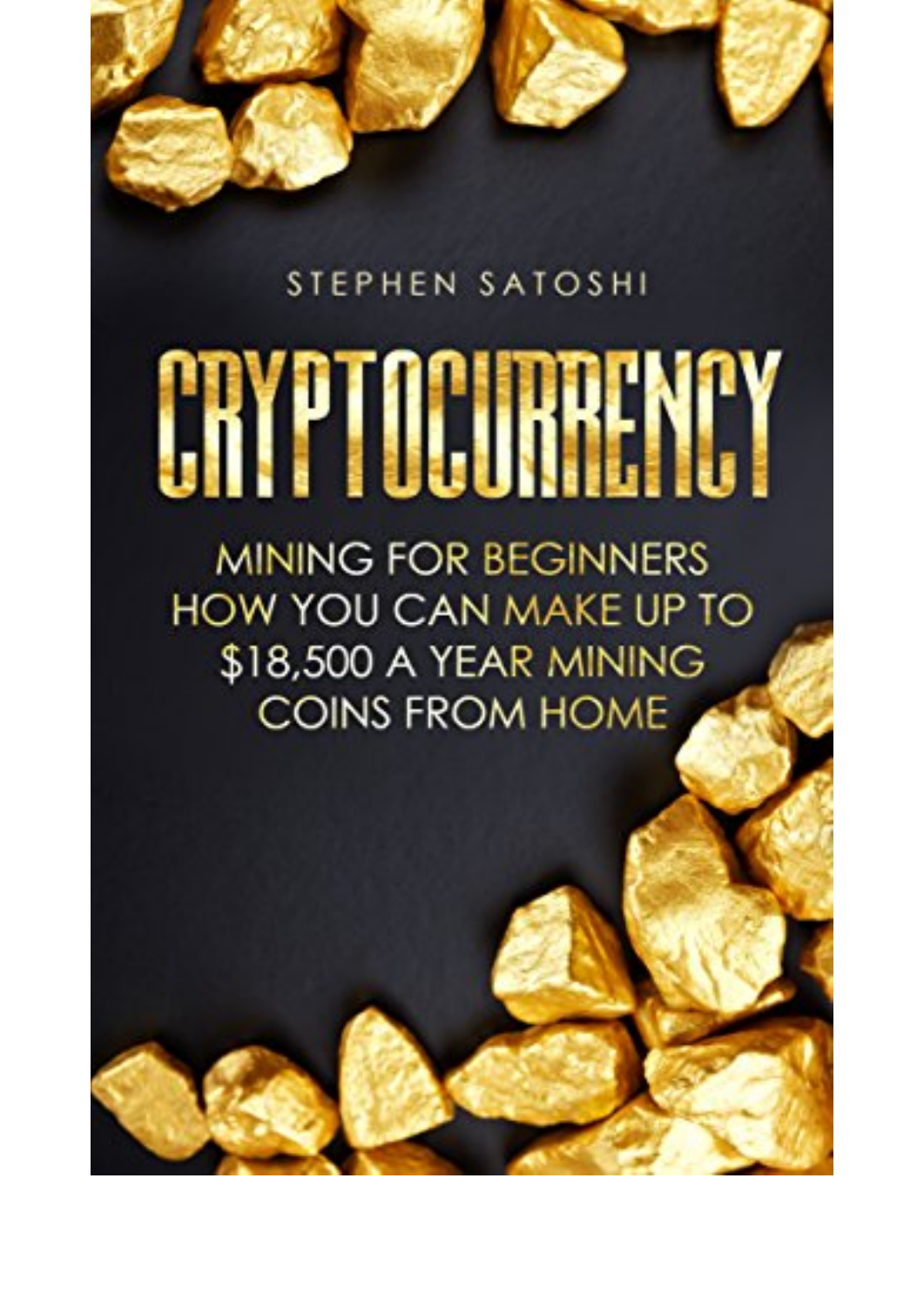*Stephen Satoshi*

**Cryptocurrency: Mining for Beginners - How You Can Make Up To \$18,500 a Year Mining Coins From Home**

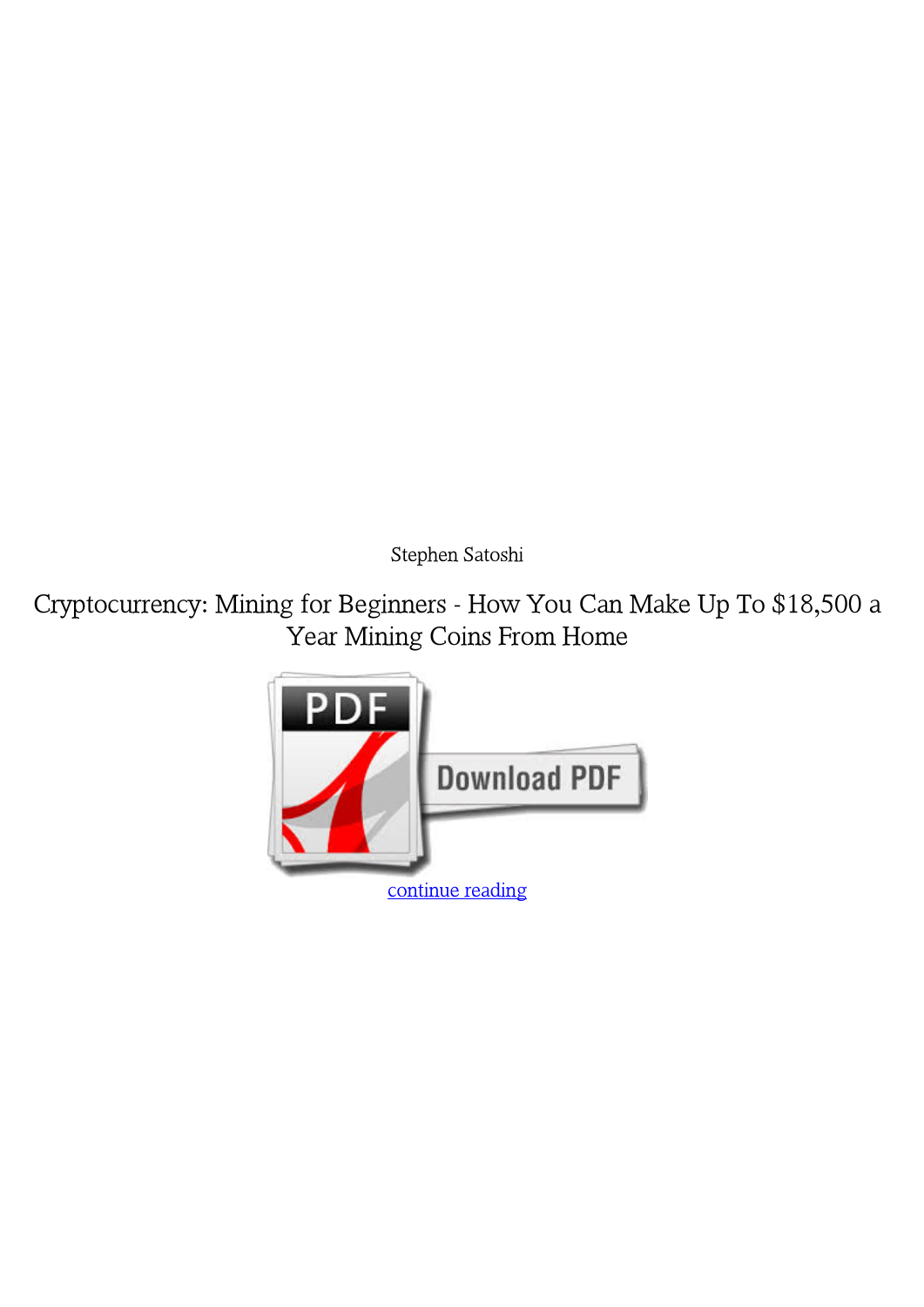Discover the best ways to benefit from mining crypto in 2018…You may have thought mining cryptocurrency is no more worth it.That the costs outweigh the rewards.In fact, some of these coins will net you up to \$50 a day.However, there are many other coins which remain very profitable.and much, much more!d be right - for Bitcoin.Coins you can mine on your PC or laptop.plus a free bonus record detailing 3 exciting microcap cryptocurrencies with great chance of profit in 2018.And you'That' to get your reserve instantlyAll from the comfort of your own home.In this book you'll discover:Why mining Bitcoin is no longer worth your time and effort or money - Page 24How to identify a mining scam before you invest your cash in it - Page 70How you can mine coins on the run, directly from your cellphone - Page 79A hidden way to profit from mining that doesn't even involve mining yourself - Page 92How to create your own mining rig - Page 52The most profitable Proof of Stake Cryptocurrency for passive income - Page 87…It's true, the existing upfront purchase is too much to justify any returns.…With no special hardware required.Therefore if you're prepared to discover how you can potentially make an extra \$18,000 from home this season.Then click "add to cart"s an extra \$18,500 a 12 months.



[continue reading](http://bit.ly/2Tge8Fv)

This book pays to if you are an apprentice who . This book pays to in the event that you are an apprentice who has next to zero learning of digital money and has not yet started to take part in trading...This book gives the information required.